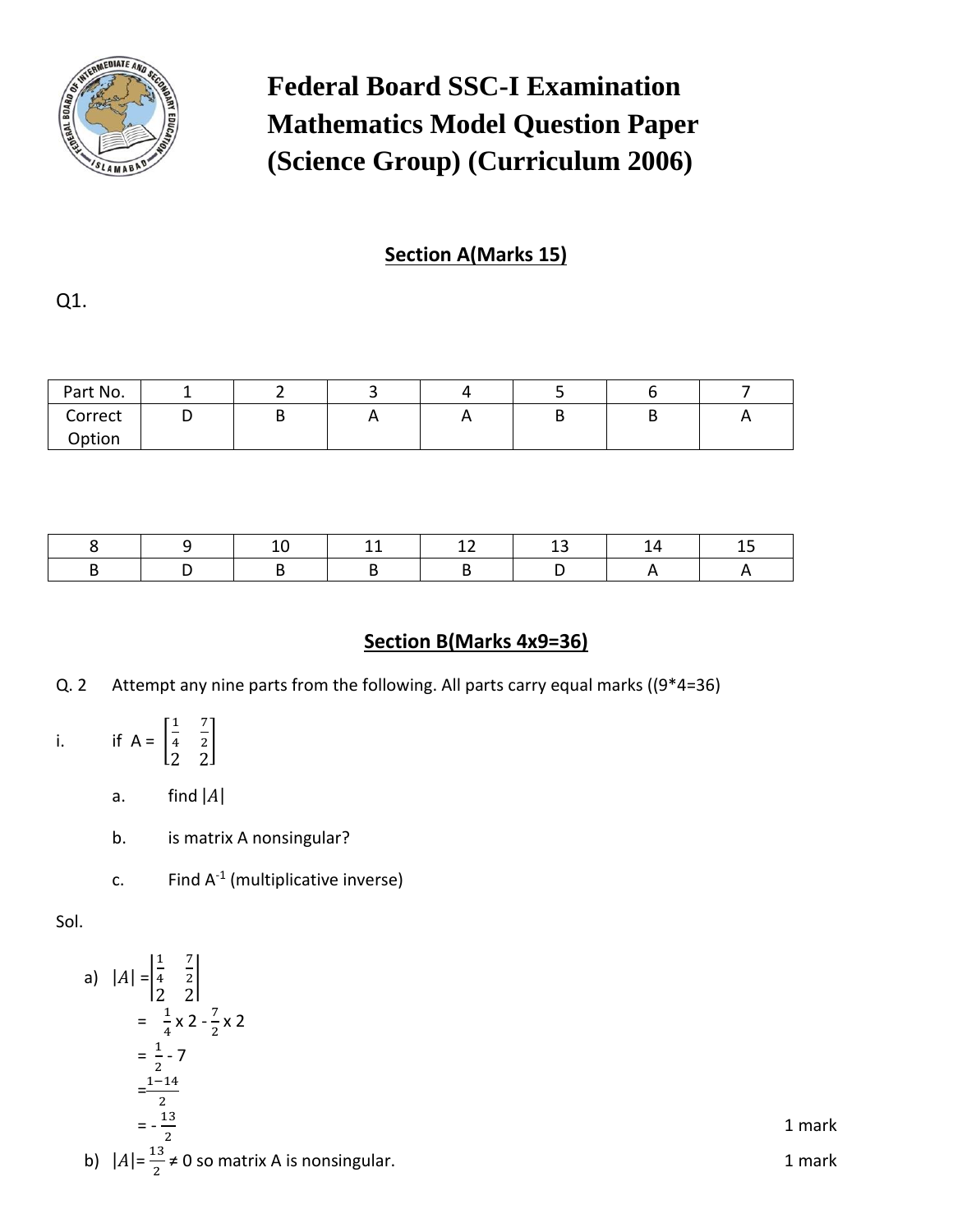$$
\frac{2+6i}{3-i} - \frac{4-i}{3-i}
$$

Sol.

iii. Simplify 
$$
\frac{2+6i}{3-i} - \frac{4-i}{3-i}
$$

$$
= \frac{(x)^{2(m+n)} \times (x^{2(n+p)} \times (x^{2(p+m)})}{x^{3(m+n+p)}}
$$
  
\n
$$
= \frac{(x)^{2m+2n} \times (x)^{2n+2p} \times (x)^{2p+2m}}{(x)^{3m+3n+3p}}
$$
  
\n
$$
= \frac{(x)^{2m+2n+2n+2p+2p+2m}}{(x)^{3m+3n+3p}}
$$
  
\n
$$
= \frac{x^{4m+4n+4p}}{x^{3m+3n+3p}}
$$
  
\n
$$
= x^{4m+4n+4p} \times x^{-(3m+3n+3p)}
$$
  
\n
$$
= x^{4m+4n+4p} \times x^{-3m-3n-3p}
$$
  
\n
$$
= x^{4m+4n+4p-3m-3n-3p}
$$
  
\n
$$
= x^{4m+n+4p}
$$
  
\n
$$
= x^{4m+n+4p}
$$
  
\n
$$
= x^{4m+n+4p}
$$
  
\n
$$
= x^{4m+n+4p}
$$
  
\n
$$
= x^{4m+n+4p}
$$
  
\n
$$
= x^{4m+n+4p}
$$
  
\n
$$
= x^{4m+n+4p}
$$
  
\n
$$
= x^{4m+n+4p}
$$
  
\n
$$
= x^{4m+n+4p}
$$
  
\n
$$
= x^{4m+n+4p}
$$
  
\n
$$
= x^{4m+n+4p}
$$
  
\n
$$
= x^{4m+n+4p}
$$
  
\n
$$
= x^{4m+n+4p}
$$
  
\n
$$
= x^{4m+n+4p}
$$
  
\n
$$
= x^{4m+n+4p}
$$
  
\n
$$
= x^{4m+n+4p}
$$
  
\n
$$
= x^{4m+n+4p}
$$
  
\n
$$
= x^{4m+n+4p}
$$
  
\n
$$
= x^{4m+4n+4p}
$$
  
\n
$$
= x^{4m+4n+4p}
$$
  
\n
$$
= x^{4m+4n+4p}
$$
  
\n
$$
= x^{4m+4n+4p
$$

Sol.

c)  $A^{-1} = ?$ 

ii. Simplify using laws of exponents 
$$
\frac{(x^{m+n})^2 \times (x^{n+p})^2 \times (x^{p+m})^2}{(x^{m+n+p})^3}
$$

A -1 = 1 || Adj [A] -----------I 0.5 mark Adj [A] = Adj[ 1 4 7 2 2 2 ] = [ 2 − 7 2 −2 1 4 ] 1 mark put values in eq. i A -1 = 1 − 13 2 [ 2 − 7 2 −2 1 4 ] = − 2 <sup>13</sup> [ 2 − 7 2 −2 1 4 ] 0.5 mark = [ − 2 13 x 2 − 2 13 x − 7 2 − 2 13 x − 2 − 2 13 x 1 4 ] = [ − 4 13 7 13 4 13 − 1 26] 1 mark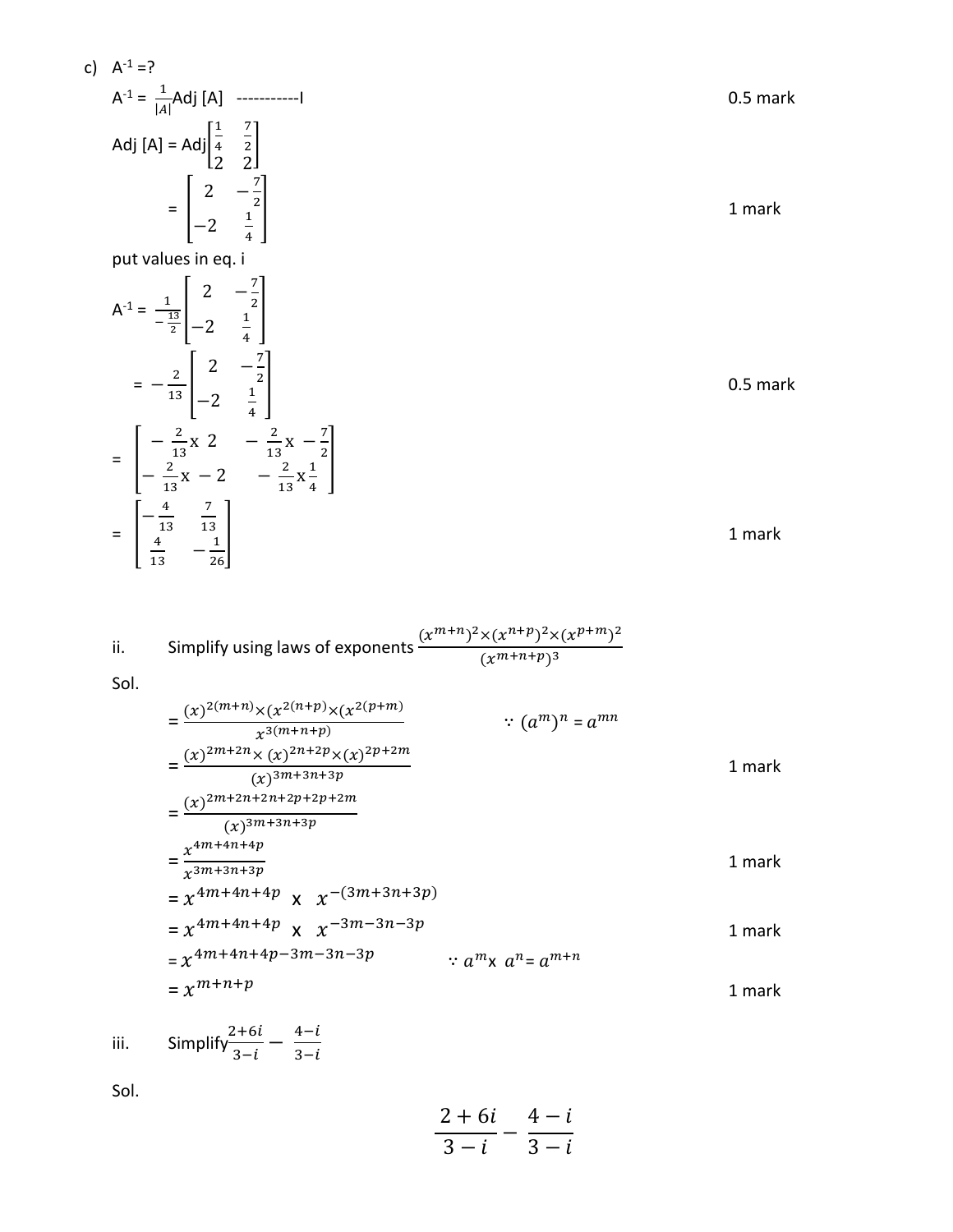$$
\frac{(2+6i)-(4-i)}{3-i}
$$
 taking lcm  
\n
$$
\frac{2+6i-4+i}{3-i}
$$
 taking lcm  
\n
$$
\frac{-2+7i}{3-i}
$$
 taking lcm  
\n
$$
\frac{-2+7i}{3-i}
$$
 taking lcm  
\n
$$
\frac{-2+7i}{3-i}
$$
 taking lcm  
\n
$$
\frac{-2+7i}{3-i}
$$
 taking lcm  
\n
$$
\frac{-2+7i}{3-i}
$$
 taking lcm  
\n
$$
\frac{-2+7i}{3-i}
$$
 taking lcm  
\n
$$
\frac{-2+7i}{3-i}
$$

Sol.

a)  $\frac{1}{x}$ 

$$
x = \frac{\sqrt{5} + \sqrt{3}}{\sqrt{5} - \sqrt{3}} x \frac{\sqrt{5} + \sqrt{3}}{\sqrt{5} + \sqrt{3}}
$$
  
\n
$$
x = \frac{(\sqrt{5} + \sqrt{3})^2}{\sqrt{5} - \sqrt{3}^2}
$$
  
\n
$$
x = \frac{(\sqrt{5})^2 + (\sqrt{3})^2 + 2(\sqrt{5})(\sqrt{3})}{\sqrt{5} - \sqrt{3}^2}
$$
  
\n
$$
x = \frac{5 + 3 + 2\sqrt{15}}{\sqrt{5} - 3}
$$
  
\n
$$
x = \frac{8 + 2\sqrt{15}}{2}
$$
  
\n
$$
x = \frac{2(4 + \sqrt{15})}{2}
$$
  
\n
$$
x = 4 + \sqrt{15}
$$
  
\n
$$
x = \frac{1}{4 + \sqrt{15}}
$$
  
\n
$$
x = \frac{1}{4 + \sqrt{15}}
$$
  
\n
$$
x = \frac{1}{4 + \sqrt{15}}
$$
  
\n
$$
x = \frac{1}{4 + \sqrt{15}}
$$
  
\n
$$
x = \frac{1}{4 + \sqrt{15}}
$$
  
\n
$$
x = \frac{1}{4 + \sqrt{15}} \frac{1}{4 - \sqrt{15}}
$$
  
\n
$$
x = \frac{1}{4 + \sqrt{15}} \frac{1}{4 - \sqrt{15}} = \frac{1}{4 + \sqrt{15}} \frac{1}{4 - \sqrt{15}}
$$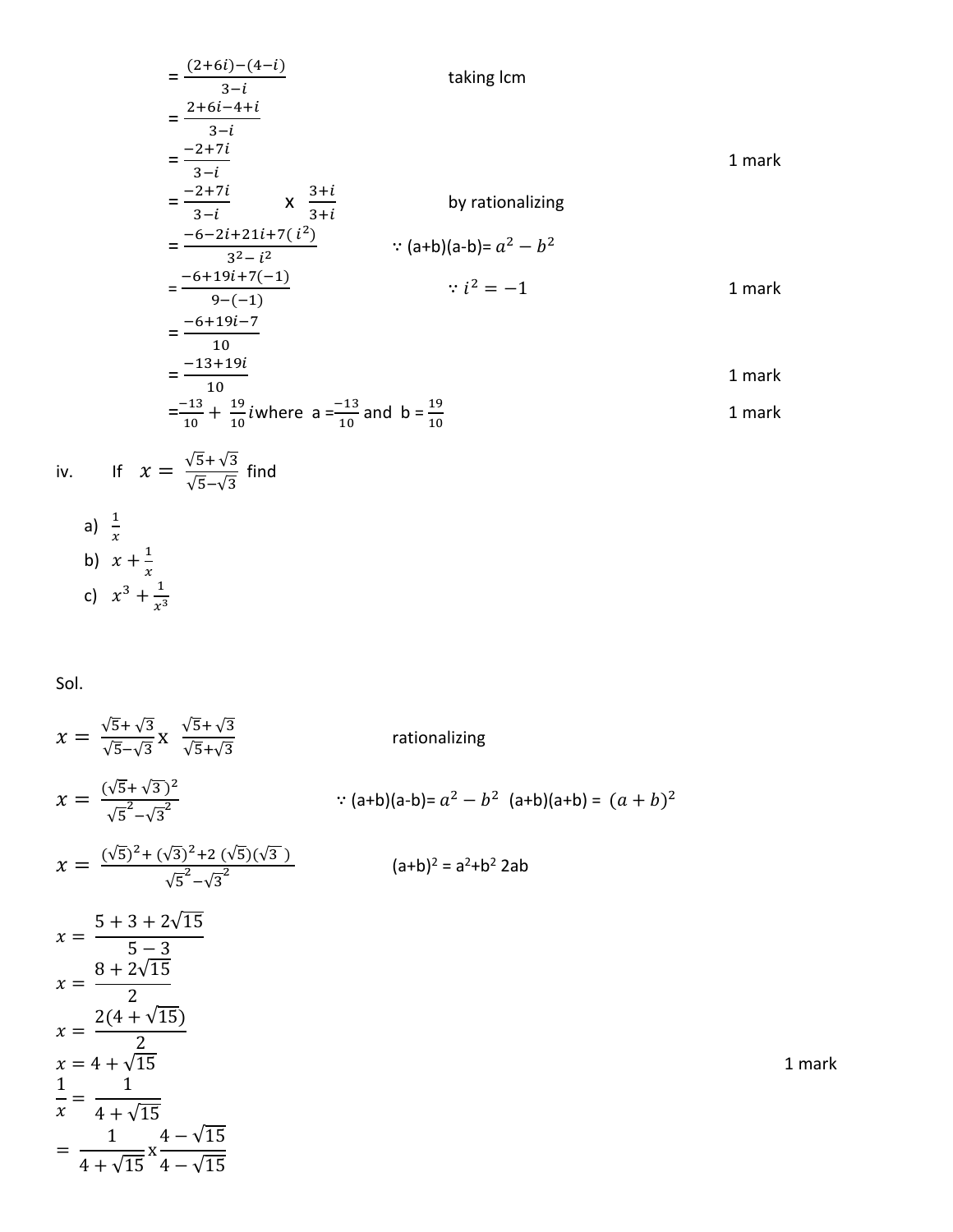$$
\frac{1}{4+\sqrt{15}} \times \frac{4-\sqrt{15}}{4-\sqrt{15}} = \frac{4-\sqrt{15}}{4^2-\sqrt{15}}
$$
\n
$$
= \frac{4-\sqrt{15}}{16-15}
$$
\n
$$
= \frac{4-\sqrt{15}}{1}
$$
\n
$$
= 4-\sqrt{15}
$$
\n
$$
= 4-\sqrt{15}
$$
\n
$$
= 4+\sqrt{15} + 4-\sqrt{15}
$$
\n
$$
= 8
$$
\n
$$
(x + \frac{1}{x})^3 = x^3 + (\frac{1}{x})^3 + 3(x)(\frac{1}{x})(x + \frac{1}{x})
$$
\n(8)<sup>3</sup> = x<sup>3</sup> +  $\frac{1}{x^3}$  + 3(8)  
\n512 = x<sup>3</sup> +  $\frac{1}{x^3}$  + 3(8)  
\n512 = x<sup>3</sup> +  $\frac{1}{x^3}$  + 3(8)  
\n512 = x<sup>3</sup> +  $\frac{1}{x^3}$  + 24  
\n512-24 = x<sup>3</sup> +  $\frac{1}{x^3}$   
\n $x^3 + \frac{1}{x^3} = 488$   
\n1 mark  
\nv. Factorize (x+1)(x+3)(x+6)(x+8)-119  
\nSoI.  
\n(x+1)(x+3)(x+6)(x+8)-119  
\n= (x<sup>2</sup>+8x+x+8)(x<sup>2</sup>+6x+3x+18)-119  
\n= (x<sup>2</sup>+8x+3x+8)(x<sup>2</sup>+6x+3x+18)-119  
\n= (x<sup>2</sup>+8x+8)(x<sup>2</sup>+6x+3x+18)-119  
\nLet x<sup>2</sup>+9x-y  
\n0.5 mark  
\n= y<sup>2</sup>+8y+y 1  
\n10.5 mark

 $=y^2+26y+25$  1 mark

 $=(y+1)$  (y+25) 1 mark  $=(x^2+9x+1)(x^2+9x+25)$  0.5 marks

vi.  $f(x)=x^4+5x^3-8x^2-45x-9$ 

 $=y^2+y+25y+25$ =y(y+1)+25(y+1)

a) Find Remainder when  $f(x)$  is divided by  $(x-3)$ 

b) Use factor theorem to show that  $(x+3)$  is a factor of  $f(x)$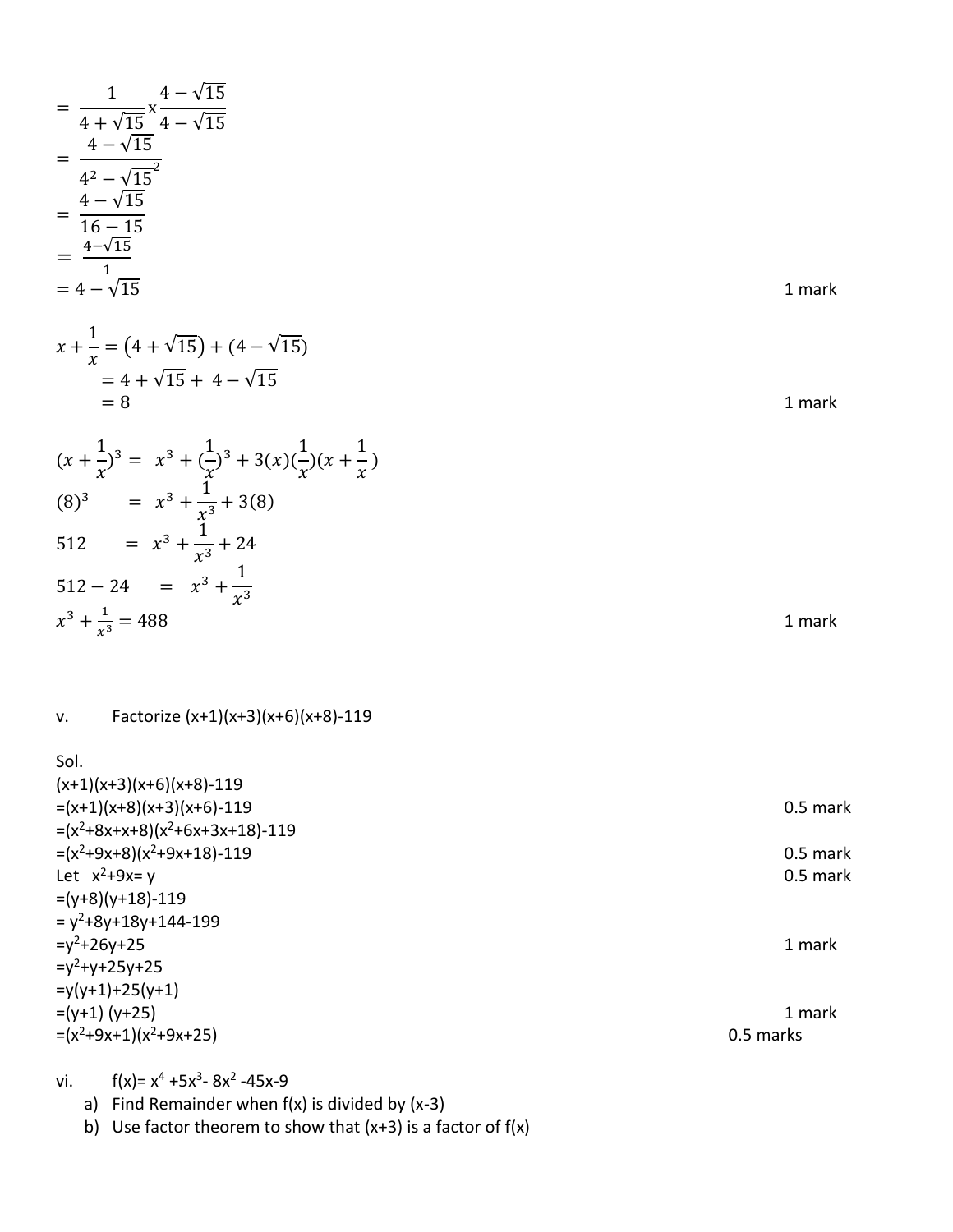Sol.

a) 
$$
f(x)= x^4 + 5x^3 - 8x^2 - 45x - 9
$$
  
\nAccording to remainder theorem if a polynomial  $p(x)$  is divided by  $(x-a)$  then  $p(a)$  is called remainder. 1 mark  
\nSo put  $x=3$  in  $f(x)$   
\n $f(3)=3^4 + 5(3^3) - 8(3^2) - 45(3) - 9$   
\n $=81+5(27)-8(9)-135-9$   
\n $=81+135-72-135-9$   
\nHence remainder is zero  
\na)  $f(x)= x^4 + 5x^3 - 8x^2 - 45x - 9$   
\nAccording to Factor theorem if a polynomial  $p(x)$  is divided by  $(x-a)$  and  $p(a) = 0$  then  $(x-a)$  is called factor of  
\n $p(x)$   
\nSo put  $x=-3$  in  $f(x)$   
\nSo put  $x=-3$  in  $f(x)$   
\nSo put  $x=-3$  in  $f(x)$   
\n $f(-3)=(-3)^4 + 5(-3)^3 - 8(-3)^2 - 45(-3)-9$   
\n $=81+5(-27)-8(9)+135-9$   
\n $=81+135-72+135-9$   
\n $=81-135-72+135-9$   
\n $=0$   
\nSince remainder is zero so  $(x+3)$  is factor of  $f(x)$   
\n1 mark

vii. Find HCF of given polynomials by division method 
$$
3x^3 + 5x^2 - 6x - 2
$$
;  $3x^3 - 5x^2 + 6x - 4$ 

3x<sup>3</sup>- 5x<sup>2</sup> + 6x-4 
$$
\overline{\begin{array}{c} 3x^3+5x^2-6x-2 \\ 3x^3-5x^2+6x-4 \\ - & + & - & + \\ 10x^2-12x+2 \\ 2(5x^2-6x+1) \\ 5x^2-6x+1 \\ x5 \end{array}} \quad \begin{array}{c} 1 \\ 3x^3-5x^2 \\ 3x^3-5x^2+6x-4 \\ x5 \end{array}
$$
1 mark  
\n
$$
\begin{array}{c} 1 \\ 1 \\ 5x^3-25x^2+6x-4 \\ x5 \end{array}
$$
1 mark  
\n
$$
\begin{array}{c} 1 \\ 1 \\ 5x^3-18x^2+3x \\ -7x^2+27x-20 \\ x5 \end{array}
$$
1 mark  
\n
$$
\begin{array}{c} - & + & - \\ 3 \\ 3x^2+135x-100 \\ x5 \end{array}
$$
2 x+42x-7  
\n
$$
\begin{array}{c} + & - & + \\ 9 \\ 3x-93 \\ 93(x-1) \\ x-1 \end{array}
$$
1 mark  
\n
$$
\begin{array}{c} 5x-1 \\ x+1 \\ 5x^2-5x+1 \\ x+1 \\ x+1 \end{array}
$$
1 mark  
\n
$$
\begin{array}{c} 1 \\ 1 \\ 4 \end{array}
$$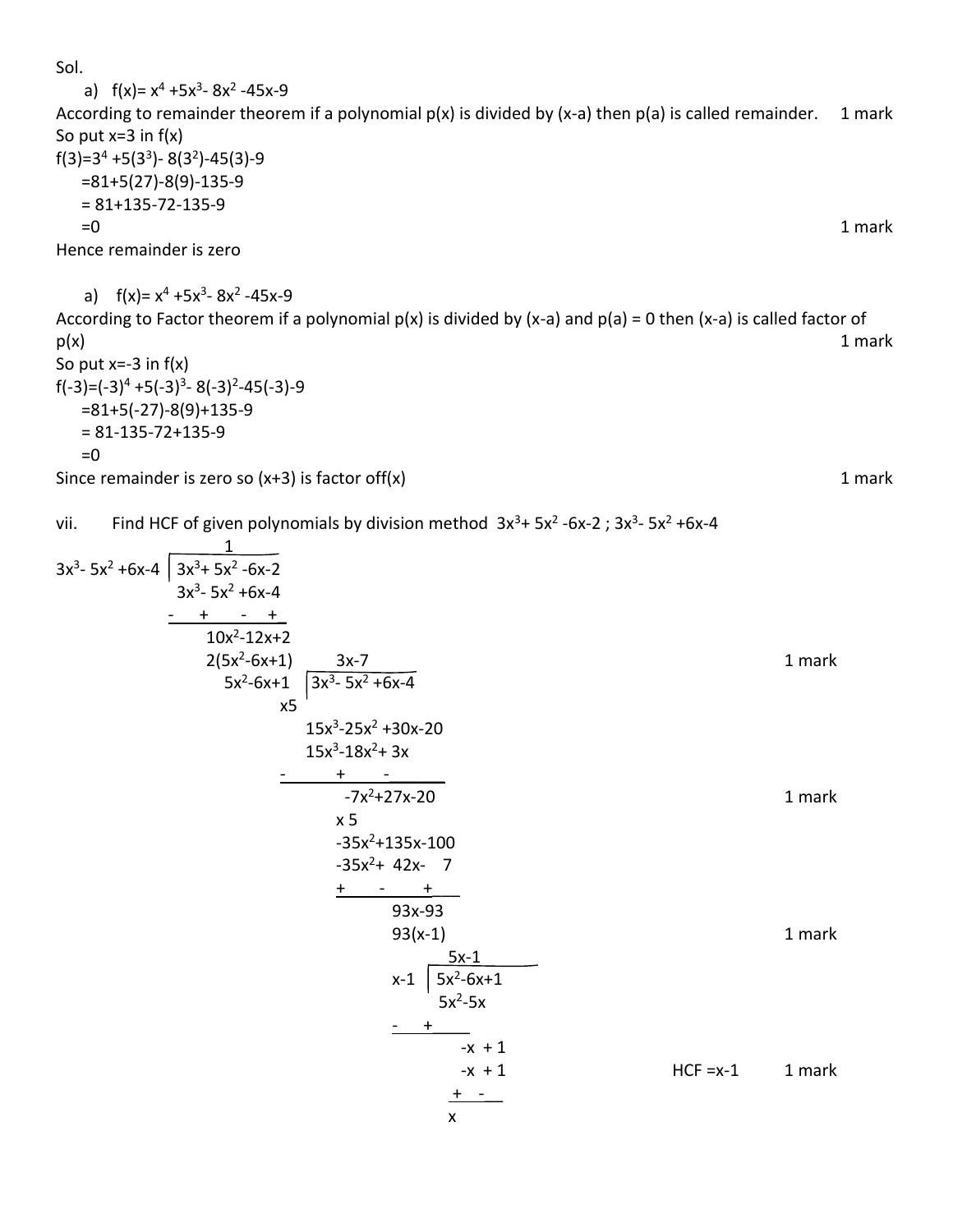viii. Find values of l and m for which the following expression become a perfect square 64x<sup>4</sup> +153x<sup>2</sup>+48x<sup>3</sup>+ lx + m Sol. 64x<sup>4</sup> +48x<sup>3</sup> +153x<sup>2</sup>+ lx + m rearranging 0.5 mark 8x<sup>2</sup> + 3x + 9 8x<sup>2</sup> 64x<sup>4</sup> + 48x <sup>3</sup>+ 153x <sup>2</sup>+ lx + m 64x<sup>4</sup> -\_\_\_\_ 16x<sup>2</sup> + 3x 48x<sup>3</sup>+ 153 x<sup>2</sup> + lx + m 0.5 mark 48x<sup>3</sup> + 9x<sup>2</sup> - -\_\_\_\_\_\_ \_ 16x<sup>2</sup> + 6x + 9 144x<sup>2</sup> + lx + m 0.5 mark 144x<sup>2</sup> + 54x+ 81 - - -\_\_\_\_\_ lx- 54x + m – 81 1 mark The given expression will be perfect square if remainder is zero 0.5 mark lx- 54x + m - 81 = 0 (l-54)x + (m-81) = 0 l-54=0 and m-81 = 0 1 mark

ix. Prove that, any point on right bisector of a line segment is equidistant from its end points.

**Given** A line  $\overleftrightarrow{LM}$  intersects the line segment AB atthe point C. Such that  $\overleftrightarrow{LM} \perp \overrightarrow{AB}$ and  $\overline{AC} \cong \overline{BC}$  P is a point on  $\overline{LM}$ . **To Prove**  $\overline{PA} \cong \overline{PB}$ **Construction** Join P to the points A and B. 1 mark **Proof Statements** 1 mark In ΔACP ←→ ΔBCP  $\overline{AC} \cong \overline{BC}$  given ∠ACP ≅∠BCP given  $\overrightarrow{LM} \perp \overrightarrow{AB}$  so that each ∠at C = 90°  $PC \cong PC$  2 mark  $\triangle$ ACP  $\cong$   $\triangle$ BCP S.A.S. postulate Hence  $\overline{PA} \cong \overline{PB}$  corresponding sides of congruent triangles L C B M A P

x. Solve for  $x^{\frac{3|x-5|}{2}} - 8 = 12 - |x-5|$ Sol.

$$
\frac{3|x-5|}{2} + |x-5| = 12 + 8
$$
  
\n
$$
|x-5| \left(\frac{3}{2} + 1\right) = 20
$$
  
\n
$$
|x-5| \left(\frac{3+2}{2}\right) = 20
$$
  
\n1 mark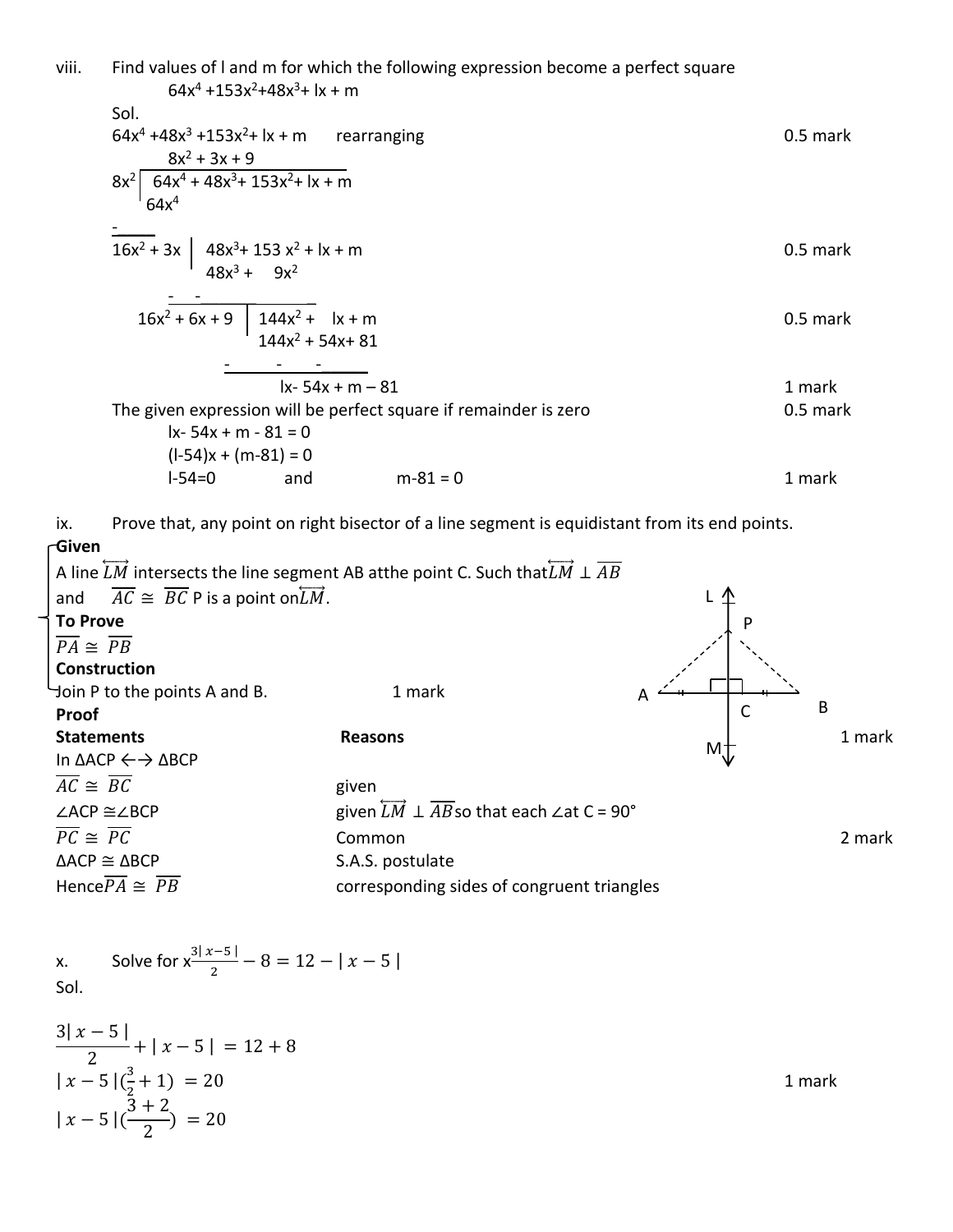|                             | $ x-5 (\frac{5}{2}) = 20$                                                          |        |             |            |           |                |        |
|-----------------------------|------------------------------------------------------------------------------------|--------|-------------|------------|-----------|----------------|--------|
|                             | $ x-5  = 20(\frac{2}{5})$                                                          |        |             |            |           |                |        |
| $ x-5 =8$                   |                                                                                    |        |             |            |           |                | 1 mark |
| $\pm(x-5)=8$                |                                                                                    |        |             |            |           |                |        |
|                             | $(x-5) = 8$ or $-(x-5) = 8$<br>$x = 8 + 5$ or $-x + 5 = 8$                         |        |             |            |           |                |        |
|                             | $x = 13$ or $-x = 8 - 5 = 3 \Rightarrow x = -3$                                    |        |             |            |           |                | 1 mark |
|                             | Sol. Set = ${13, -3}$                                                              |        |             |            |           |                | 1 mark |
| xi.<br>Sol.                 | Simplify $\frac{a+b}{a^2+b^2}$ . $\frac{a}{a-b} \div \frac{(a+b)^2}{a^4-b^4}$      |        |             |            |           |                |        |
|                             | $=\frac{a+b}{a^2+b^2}$ . $\frac{a}{a-b}X\frac{a^4-b^4}{(a+b)^2}$                   |        |             |            |           |                | 1 mark |
|                             | $=\frac{a+b}{a^2+b^2}$ . $\frac{a}{a-b}$ X $\frac{(a^2-b^2)(a^2+b^2)}{(a+b)(a+b)}$ |        |             |            |           |                | 1 mark |
|                             | $=\frac{a}{a-b}X\frac{(a+b)(a-b)}{(a+b)}$                                          |        |             |            |           |                | 1 mark |
|                             | $=$ a                                                                              |        |             |            |           |                | 1 mark |
| xii.                        | Evaluate log 81 to the base $\sqrt[3]{3}$                                          |        |             |            |           |                |        |
| Sol.                        |                                                                                    |        |             |            |           |                |        |
|                             | Let $\log_{\frac{3}{3}} 81 = x$                                                    |        |             |            |           |                |        |
|                             | $log_a y = x \Rightarrow a^x = y$                                                  |        |             |            | 1 mark    |                |        |
| So                          | $\log_{\frac{3}{3}} 81 = x$                                                        |        |             |            |           |                |        |
|                             | $\Rightarrow$ $(\sqrt[3]{3})^x = 81$                                               |        |             |            | 1 mark    |                |        |
|                             | $\Rightarrow$ $((3)^{\frac{1}{3}})^{x} = (3)^{4}$                                  |        |             |            |           |                |        |
|                             | $\Rightarrow$ $(3)^{\frac{x}{3}} = (3)^4$                                          |        |             |            | 1 mark    |                |        |
|                             | Bases are same exponents can be equated                                            |        |             |            |           |                |        |
| $\Rightarrow \frac{x}{3} =$ | $\overline{4}$                                                                     |        |             |            |           |                |        |
| $\Rightarrow x = 12$        | $\Rightarrow x = 3x4$                                                              |        |             |            |           |                |        |
|                             | Hence $\log_{\frac{3}{3}} 81 = 12$                                                 |        |             |            | 1 mark    |                |        |
|                             |                                                                                    |        |             |            |           |                |        |
| xiii.                       | Find the values of x and y for the given congruent triangles                       |        |             |            | ${\sf R}$ |                |        |
| Sol.                        |                                                                                    |        |             |            |           |                |        |
|                             | Given<br>$\triangle$ RSU $\cong$ $\triangle$ RUT                                   |        |             |            |           |                |        |
|                             | $m < T = m < S$                                                                    |        |             |            |           |                |        |
|                             | $(5x + 5)° = 50°$<br>$5x=50-5$                                                     | 1 mark |             |            |           |                |        |
|                             | $5x = 45$                                                                          |        |             |            |           |                |        |
|                             | $x = 45/5$                                                                         |        |             |            |           |                |        |
|                             | $x = 9^\circ$                                                                      | 1 mark |             |            |           |                |        |
|                             | also                                                                               |        |             |            |           |                |        |
|                             | $SU = UT$                                                                          |        | $\mathsf S$ | $50^\circ$ |           | $(5x+5)°$<br>╫ |        |
|                             |                                                                                    |        |             | $2y-3$     | $\sf U$   | $Y+6$          | Τ      |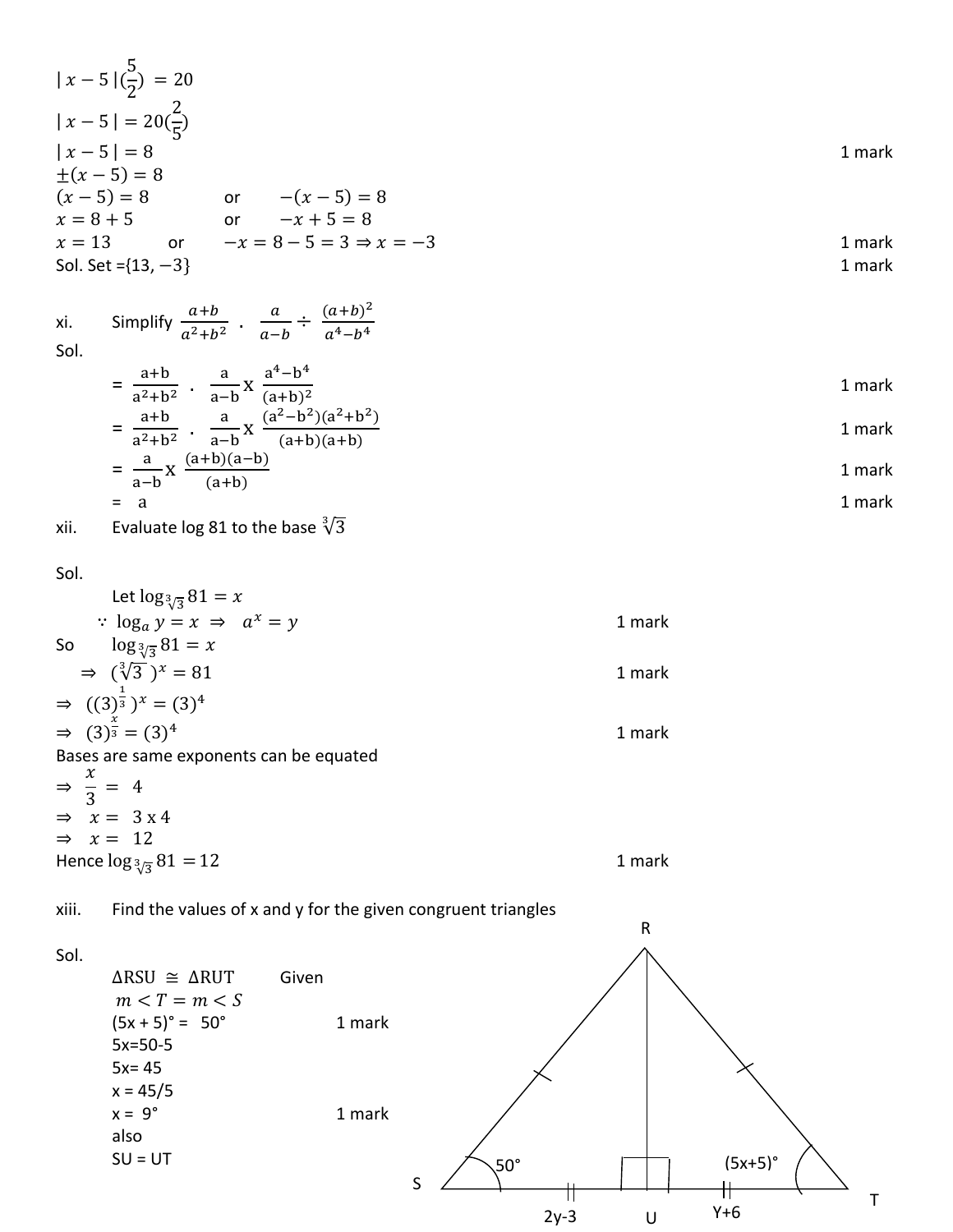$$
2y-3 = y + 6
$$
  
  $2y-y = 6+3$   
  $1$  mark  
  $1$  mark  
  $1$  mark

Xiv. Given

$$
m\overline{AB} = 5 \, \text{cm},
$$
\n
$$
m\overline{BD} = 10 \, \text{cm}
$$
\n
$$
m\overline{AE} = 18 \, \text{cm},
$$
\n
$$
\overline{BC} \mid \overline{DE}
$$
\nTo find\n
$$
m\overline{AC} = ?
$$
\n
$$
D
$$
\n
$$
D
$$

Sol.

| 1 mark |
|--------|
|        |
| 1 mark |
|        |
| 1 mark |
|        |
|        |
| 1 mark |
|        |

**Section C (8x3=24)**

Q no 3:

Part a) L.H.S=  $(AB)^t$  $AB = \begin{bmatrix} 1 & 3 \\ 2 & 4 \end{bmatrix}$  $\begin{bmatrix} 1 & 3 \\ 2 & 4 \end{bmatrix} \begin{bmatrix} 5 & 7 \\ 6 & 8 \end{bmatrix}$  $\begin{bmatrix} 6 & 8 \end{bmatrix}$  $= |$  $(1)(5) + (3)(6)$   $(1)(7) + (3)(8)$  $(2)(5) + (4)(6)$   $(2)(7) + (4)(8)$  $= \begin{bmatrix} 23 & 31 \\ 34 & 46 \end{bmatrix}$ L.H.S=  $(AB)^t$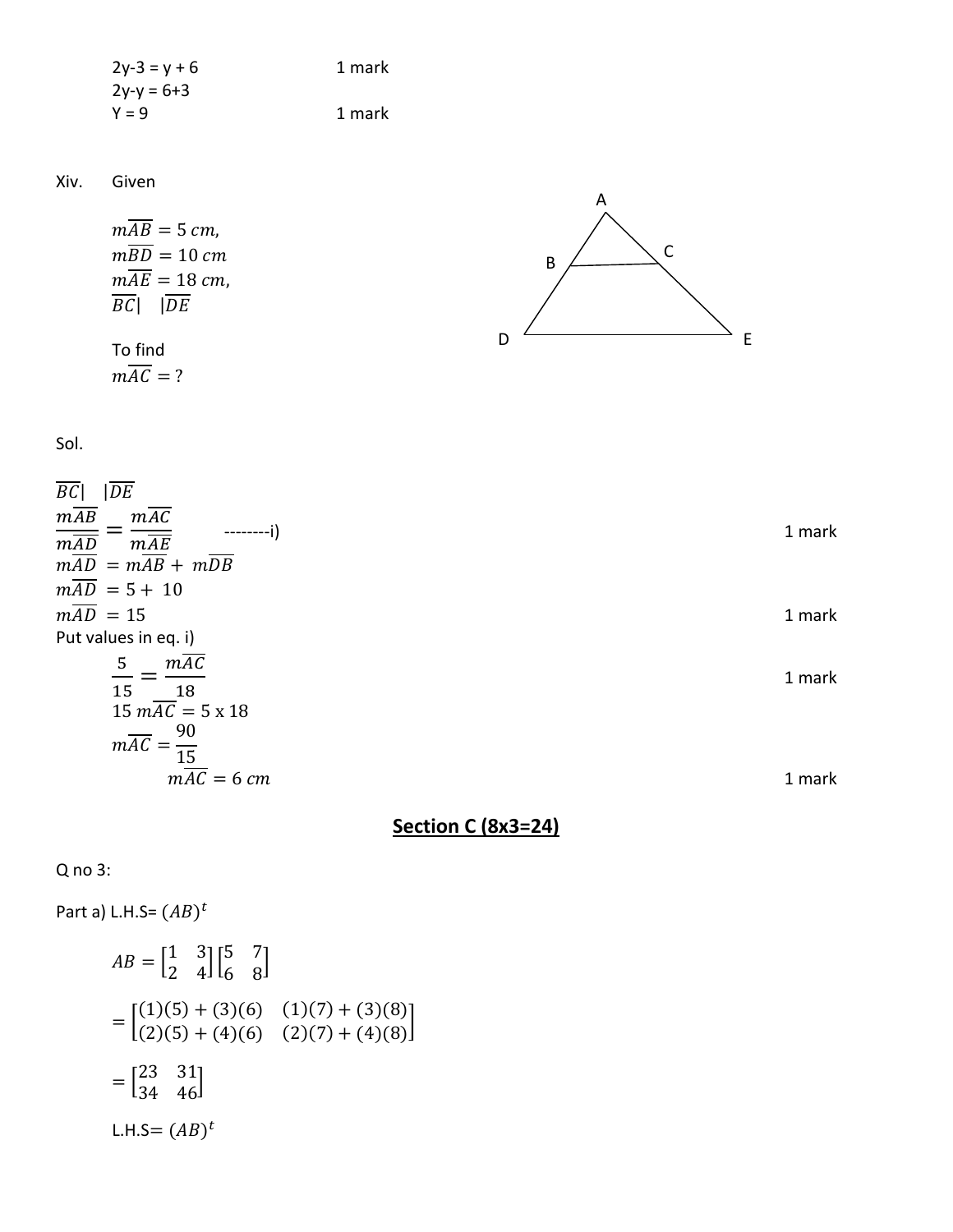| $=\begin{bmatrix} 23 & 31 \\ 34 & 46 \end{bmatrix}^t$                                                    |
|----------------------------------------------------------------------------------------------------------|
| $=\begin{bmatrix} 23 & 34 \\ 31 & 46 \end{bmatrix}$ --------<br>----------------------eq(1)              |
| Now R.H.S= $B^t A^t$                                                                                     |
| $B^t = \begin{bmatrix} 5 & 7 \\ 6 & 8 \end{bmatrix}^t$                                                   |
| $=\begin{bmatrix}5 & 6\\7 & 8\end{bmatrix}$                                                              |
| $A^t = \begin{bmatrix} 1 & 3 \\ 2 & 4 \end{bmatrix}^t$                                                   |
| $=\begin{bmatrix} 1 & 2 \\ 3 & 4 \end{bmatrix}$                                                          |
| R.H.S= $B^t A^t$                                                                                         |
| $= \begin{bmatrix} 5 & 6 \\ 7 & 8 \end{bmatrix} \begin{bmatrix} 1 & 2 \\ 3 & 4 \end{bmatrix}$            |
| $= \begin{bmatrix} (5)(1) + (6)(3) & (5)(2) + (6)(4) \\ (7)(1) + (8)(3) & (7)(2) + (8)(4) \end{bmatrix}$ |
| $=\begin{bmatrix} 23 & 34 \\ 31 & 46 \end{bmatrix}$ ------<br>--------------eq(2)                        |

From eq(1) and eq(2) L.H.S=R.H.S

### Q No 3:

Part b:

$$
A^{-1} = \frac{adj \, A}{|A|}
$$

$$
|A| = \begin{vmatrix} 1 & 3 \\ 2 & 4 \end{vmatrix}
$$
  
= (1)(4) - (3)(2)  
= -2  

$$
adj A = \begin{bmatrix} 4 & -3 \\ -2 & 1 \end{bmatrix}
$$
  

$$
A^{-1} = \frac{\begin{bmatrix} 4 & -3 \\ -2 & 1 \end{bmatrix}}{-2}
$$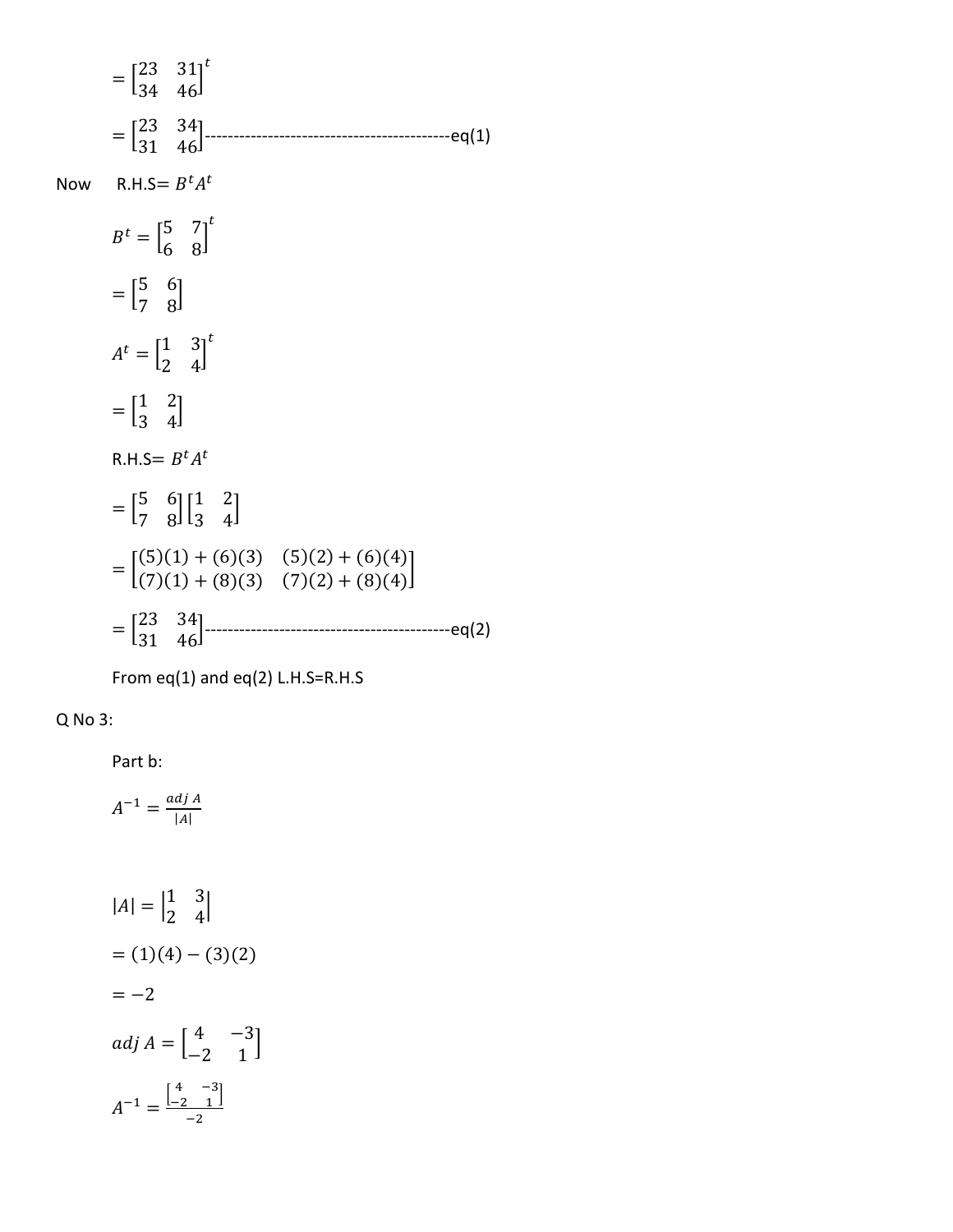

From  $eq(3)$  and  $eq(4)$ 

$$
L.H.S=R.H.S
$$

Q No 4:

**Given**:  $\triangle ABC$  is a right angled triangle in which  $m < C = 90^{\circ}$  and  $\overline{BC} = a$ ,

 $m\overline{AC} =$  band  $m\overline{AB} = c$ .

**To Prove**:

$$
c^2 = a^2 + b^2
$$

**Construction**:

Draw  $\overline{CD}$  perpendicular from Con  $\overline{AB}$ .

; Let  $m\overline{CD} = h$ ,  $m\overline{AD} = x$  and  $m\overline{BD} = y$ . Line segment *CD* splits  $\triangle ABC$  into two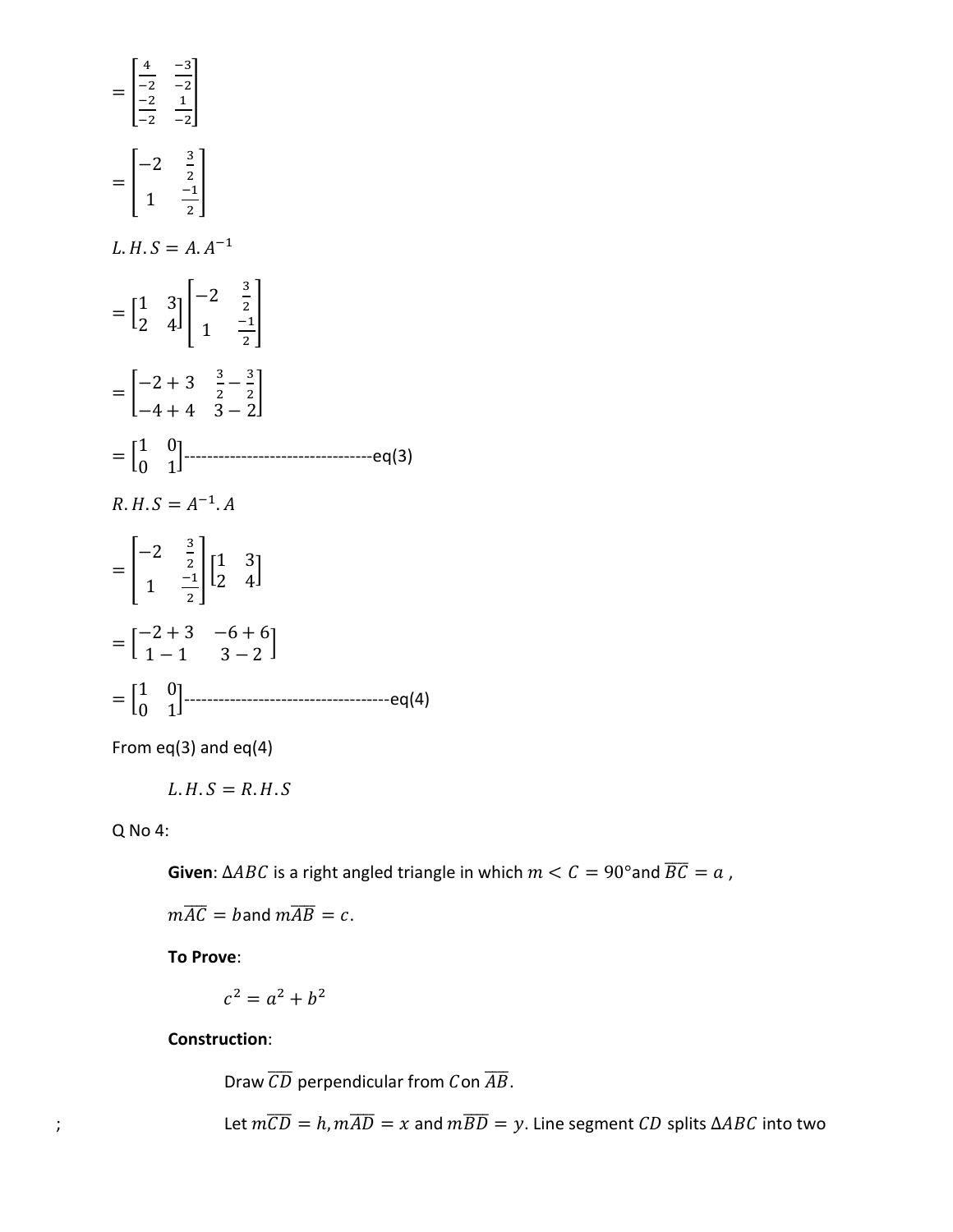∆s ADC and BDC which are separately shown in the figures (ii)-a and (ii)-b

Respectively.

Proof (Using similar  $\Delta s$ )

| <b>Statements</b>                                             | <b>Reasons</b>                               |
|---------------------------------------------------------------|----------------------------------------------|
| $\triangle ADC \leftrightarrow \triangle ACB$<br>In           | Refer to figures (ii)-a and (i)              |
| $\leq A \cong \leq A$                                         | Common-self congruent                        |
| $\angle ADC \cong \angle ACB$                                 | Construction - given, each angle=90°         |
| $\lt C \cong \lt B$                                           | $\lt C$ and $\lt B$ , complements of $\lt A$ |
| $\therefore \triangle ADC \sim \triangle ACB$                 | Congruency of three angles                   |
| $\therefore \frac{x}{b} = \frac{b}{c}$                        | Measures of corresponding sides of similar   |
|                                                               | triangles are propotional                    |
| $x=\frac{b^2}{a}$<br>0r                                       |                                              |
| Again in $\triangle BDC \leftarrow \rightarrow \triangle BCA$ | Refer to fig(ii)-b and (i)                   |
| $\leq B \cong \leq B$                                         | Common-self congruent                        |
| $\angle BDC \cong \angle BCA$                                 | Construction-given, each angle=90°           |
| $\lt C \cong \lt A$                                           | $\lt C$ and $\lt A$ , complements of $\lt B$ |
| $\therefore \triangle BDC \sim \triangle BCA$                 | Congruency of three angles                   |
| $\therefore \frac{y}{z} = \frac{a}{z}$                        |                                              |
| $a$ $c$                                                       |                                              |
| $y=\frac{a^2}{c}$<br>$\cdots$<br><b>Or</b>                    | Supposition                                  |
| $y + x = c$<br>But                                            | By $(I)$ and $(II)$                          |
|                                                               |                                              |
| $\therefore \frac{a^2}{c} + \frac{b^2}{c} = c$                |                                              |
| $a^2 + b^2 = c^2$<br>Or                                       |                                              |

Q 6.

Prove that parallelograms on the same base between the same parallel lines(or of same altitude) are equal in area.

Given:

Two parallelograms ABCD and ABEF having the same base  $\overline{AB}$  and between the same parallel lines  $\overline{AB}$ and  $\overline{DE}$ .

To prove:

Area of parallelogram ABCD =Area of parallelogram ABEF

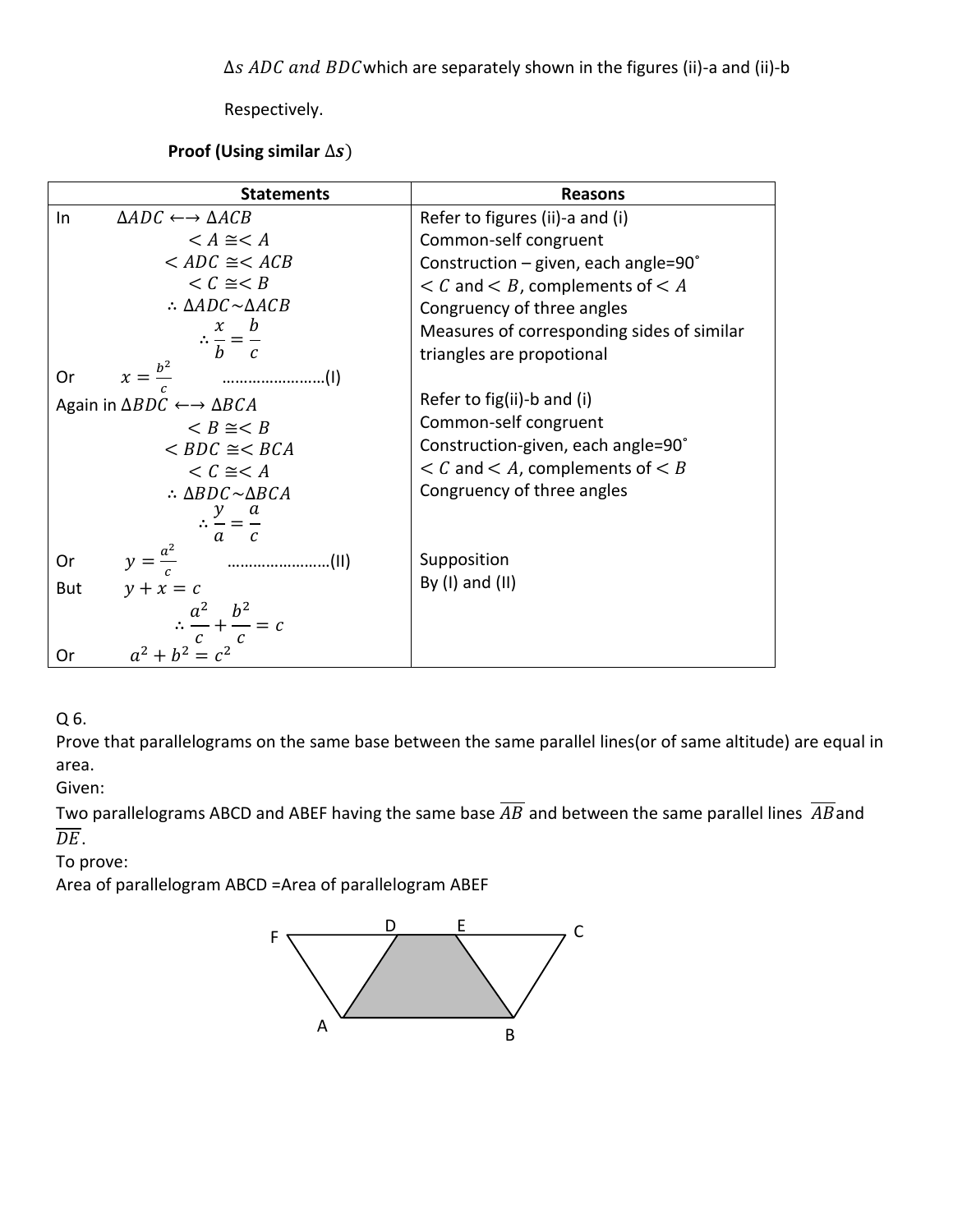Proof:

| <b>Statements</b>                                                                    | <b>Reasons</b>                                                            |
|--------------------------------------------------------------------------------------|---------------------------------------------------------------------------|
| Area of parallelogram ABCD= area of quad ABED + area of $\triangle CBE$ -----------  | Area addition axiom                                                       |
| Area of parallelogram ABEF= area of quad ABED + area of $\Delta DAF$ -------------ii | Area addition axiom                                                       |
| In $\triangle CBE \leftrightarrow \triangle DAF$                                     |                                                                           |
| $m\overline{CB} = m\overline{DA}$                                                    | Opposite sides of parallelogram                                           |
| $m\overline{BE} = m\overline{AF}$                                                    | Opposite sides of parallelogram                                           |
| $m \leq CBE = m \leq DAF$                                                            | $\overline{BC}$    $\overline{AD}$ and $\overline{BE}$    $\overline{AF}$ |
| $\triangle CBE \cong \triangle DAF$                                                  | S.A.S congruent axiom                                                     |
|                                                                                      | Congruent area axiom                                                      |
| Hence Area of parallelogram ABCD =Area of parallelogram ABEF                         | From eq. I, eq. ii and eq. iii                                            |

Q.7.

Find b such that the points A(2, b), B(5, 5) and C(-6, 0) are the vertices of right angle triangle ABC with  $m <$  $BAC = 90^\circ$ 

#### Sol.

Given A(2, b) , B(5, 5) and C(-6, 0) ∆ABCis right angle triangle  $m < BAC = 90^{\circ}$ 

| To find<br>$B=?$                                    |                                    |         |
|-----------------------------------------------------|------------------------------------|---------|
| Distance Formula:                                   | B(5, 5)                            |         |
| $d = \sqrt{(x_2 - x_1)^2 + (y_2 - y_1)^2}$          |                                    | 2 marks |
| $d^{2} = (x_{2} - x_{1})^{2} + (y_{2} - y_{1})^{2}$ |                                    |         |
|                                                     |                                    |         |
| $ AB ^2 = (5-2)^2+(5-b)^2$                          | A(2, b)<br>$C(-6, 0)$              |         |
| $= (3)^2 + (5-b)^2$                                 |                                    |         |
|                                                     |                                    | 1 mark  |
| $ BC ^2 = (-6-5)^2 + (5-0)^2$                       |                                    |         |
| $=(-11)^2+(5)^2$                                    |                                    |         |
| $= 121 + 25$                                        |                                    |         |
|                                                     |                                    | 1 mark  |
| $ AC ^2 = (-6-2)^2 + (b-0)^2$                       |                                    |         |
| $=(-8)^{2}+(b)^{2}$                                 |                                    |         |
| $ AC ^2 = 64 + b^2$ -------------------------3      |                                    | 1 mark  |
| According to Pythagoras Theorem                     |                                    |         |
| $ BC ^2= AB ^2+ AC ^2$                              |                                    |         |
| $146 = (3)^{2} + (5-b)^{2} + 64 + b^{2}$            | from eq. $1$ , eq. $2$ and eq. $3$ | 1 mark  |
| $146 = 9 + 5^2 + b^2 - 10b + 64 + b^2$              | $(a-b)^2 = a^2 + b^2 - 2ab$        |         |
| $146 = 9 + 25 + 64 + b^2 + b^2 - 6b$                |                                    |         |
| $146 = 98 + 2b^2 - 10b$                             |                                    |         |
| $2b^2 - 10b + 98 - 146 = 0$                         |                                    |         |
| $2b^2 - 10b - 48 = 0$                               |                                    |         |
| $2(b^2 - 5b - 24) = 0$                              |                                    |         |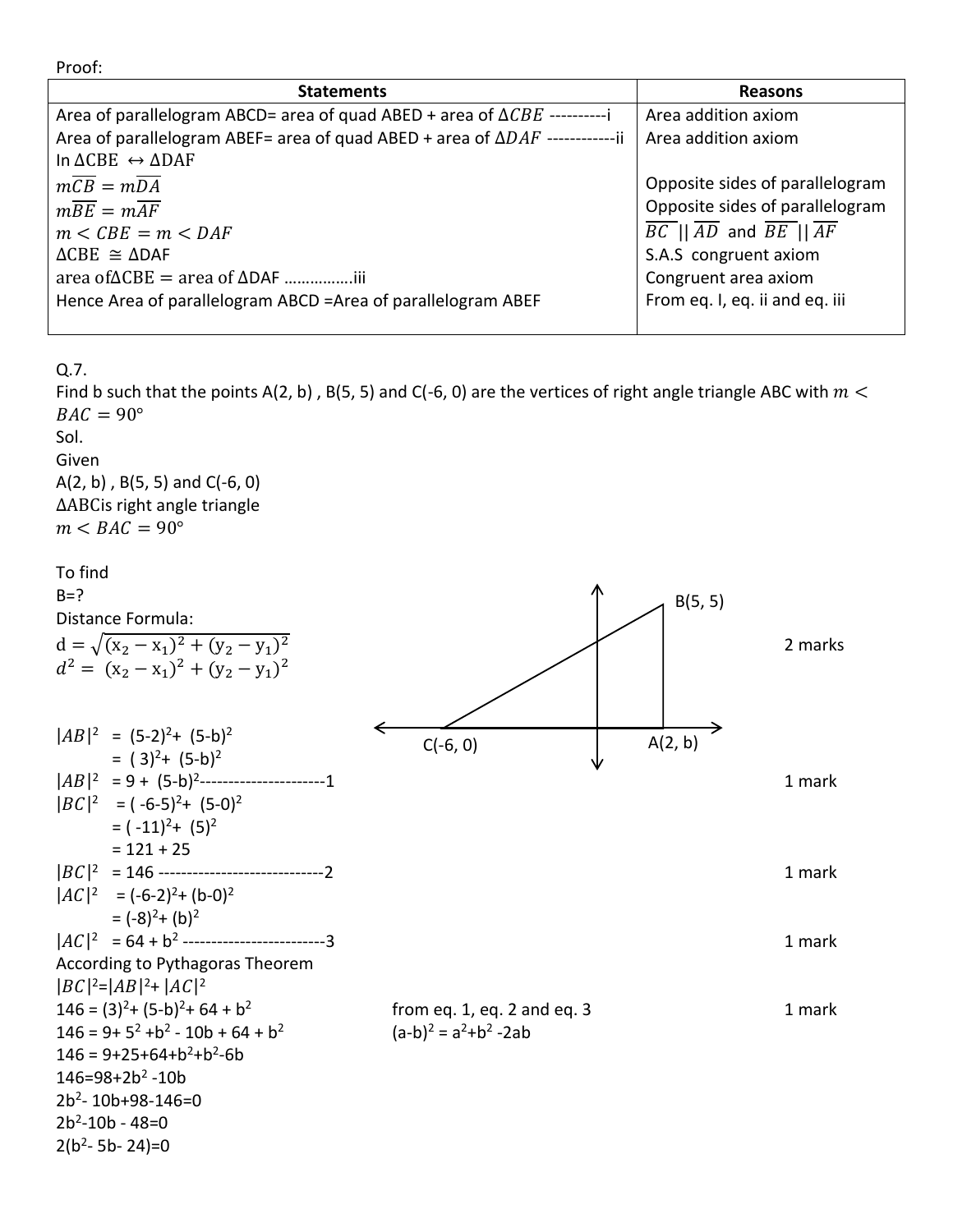$b^2$ - 5b- 24=0 1 mark  $b^2 - 5b - 24 = 0$ b 2 - 8b+3b - 24=0  $b(b-8)+3(b-8)=0$  $(b-8)(b+3)=0$ b-8=0 or b+3=0  $b=8$  or  $b=-3$  1 mark

#### Q. 7

If  $\overline{mZX} = 5$  cm,  $m < X = 75^{\circ}$  and  $m < Y = 45^{\circ}$ 

- a. Construct triangle XYZ
- b. Draw perpendicular bisectors of the three sides of ∆ XYZ
- c. Are the perpendicular bisectors are concurrent.

#### Given

 $\overline{\text{mZX}} = 5 \text{ cm}, \quad \text{m} < X = 75^{\circ} \text{ and } \text{m} < Y = 45^{\circ}$ Required:

- a. Construct triangle XYZ
- b. Draw perpendicular bisectors of the three sides of ∆ XYZ
- c. Are the perpendicular bisectors are concurrent.



3 msrks

Steps of construction:

Part a.

- 1. Draw the line segment  $\overline{mZX} = 5$  cm
- 2. At the end point X of ZX make  $m < X = 75^{\circ}$
- 3.  $m < X + m < Y + m < Z = 180^{\circ}$